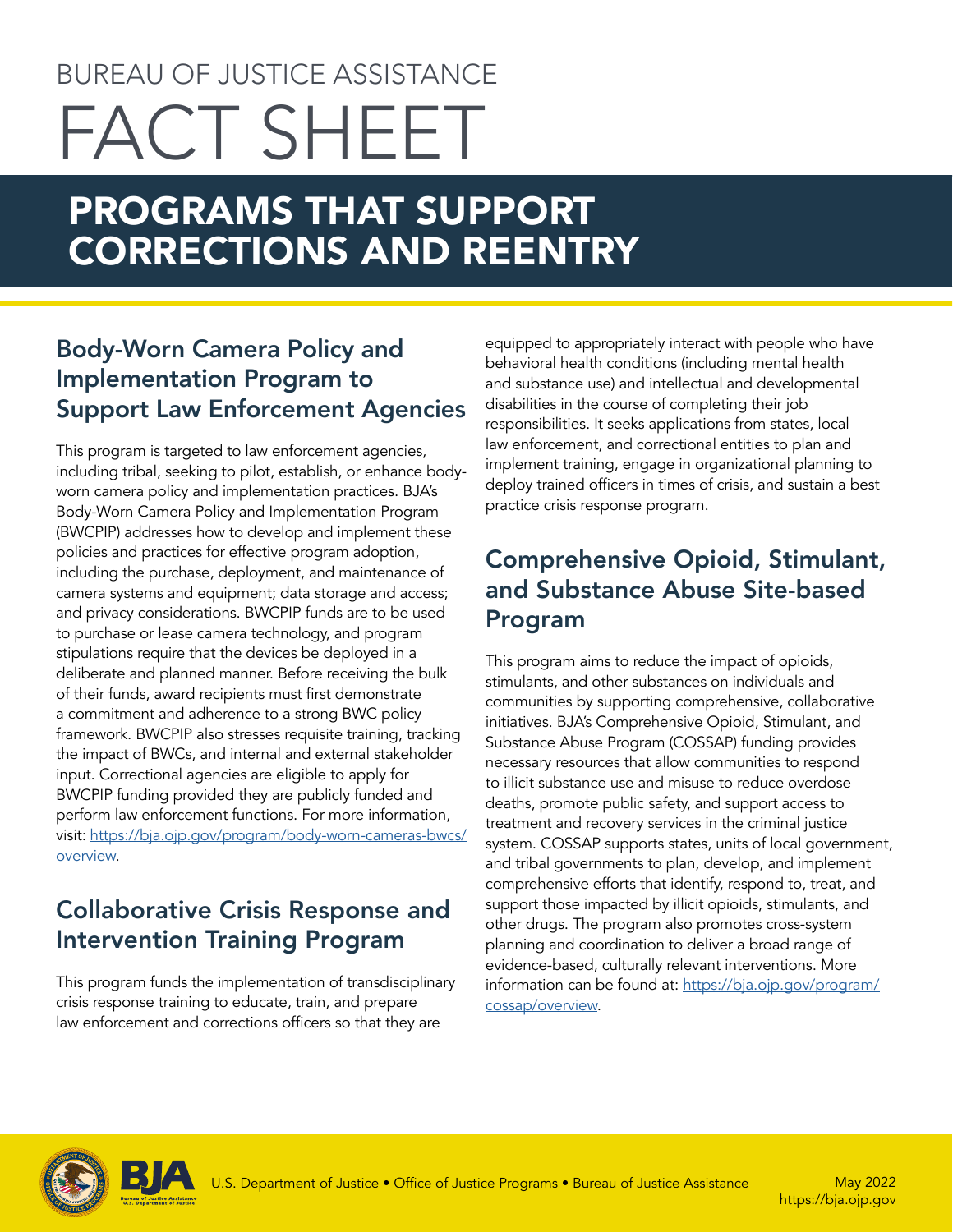# Connect and Protect: Law Enforcement Behavioral Health Response Program

This program supports law enforcement and behavioral health cross-system collaboration to improve public safety and health responses to and outcomes for individuals with mental health disorders (MHDs) or co-occurring mental health and substance use disorders (MHSUDs) who come in contact with the justice system. Focused on planning and implementing collaborative law enforcement and mental health responses such as co-responder teams, crisis intervention teams, and integrated 911 dispatch, this program supports public safety and health partnerships with social services and other organizations that will improve responses to people with MHDs and co-occurring MHSUDs.

# Coordinated Tribal Assistance Solicitation, Purpose Area 3: Tribal Justice Systems Program

These programs provide federally recognized tribes and tribal consortia with funding to help them develop a comprehensive and coordinated approach to public safety and victimization. Through this Coordinated Tribal Assistance Solicitation (CTAS), Purpose Area 3, Tribal Justice Systems Program, BJA provides funding for tribes to develop, support, and enhance adult tribal justice systems to prevent crime related to illicit opioid, alcohol, and other substance use and misuse. For additional information on CTAS, visit: <https://www.justice.gov/tribal/grants>.

# Coordinated Tribal Assistance Solicitation, Purpose Area 4: Tribal Justice System Infrastructure Program

These programs provide federally recognized tribes and tribal consortia with funding to help them develop a comprehensive and coordinated approach to public safety and victimization. Through this Coordinated Tribal Assistance Solicitation (CTAS), Purpose Area 4, Tribal Justice System Infrastructure Program, BJA provides funding for

tribes to renovate, expand, and/or replace tribal justice facilities to enhance facility conditions and/or add capacity for recidivism reduction programming. For additional information on CTAS, visit: [https://www.justice.gov/tribal/](https://www.justice.gov/tribal/grants) [grants.](https://www.justice.gov/tribal/grants)

# Implementing the PREA Standards, Protecting People Who Are Incarcerated, and Safeguarding **Communities**

This initiative promotes efforts in state, local, and tribal jurisdictions to prevent, detect, and respond to sexual abuse and sexual harassment in confinement facilities, and to pursue compliance with the Prison Rape Elimination Act (PREA) Standards. Funds and technical assistance will help agencies reduce sexual abuse in confinement facilities by increasing staff capacity for preventing sexual abuse, promoting integration of the PREA standards into the day-to-day operations and cultures, identifying and documenting innovative and promising practices in order to inform similar efforts across the nation, and creating cultures of "zero tolerance" of sexual abuse. This program supports all of the facility types covered by the PREA Standards, including prisons and jails, juvenile facilities, community confinement facilities, and lockups. To learn more, visit: [https://bja.ojp.gov/program/prison-rape-elimination-act](https://bja.ojp.gov/program/prison-rape-elimination-act-prea/overview)[prea/overview.](https://bja.ojp.gov/program/prison-rape-elimination-act-prea/overview)

# Improving Reentry Education and Employment Outcomes

This Second Chance Act program provides funding and technical assistance to state, local, and tribal governments, as well as nonprofit organizations, to expand education and employment programs. It supports recidivism reduction through education opportunities and enhanced employment prospects for incarcerated adults reentering the workforce and emphasizes strong partnerships among corrections, parole, probation, education, workforce development, and reentry service providers. These partnerships can improve academic and vocational education programs and career training programs available in prisons and jails.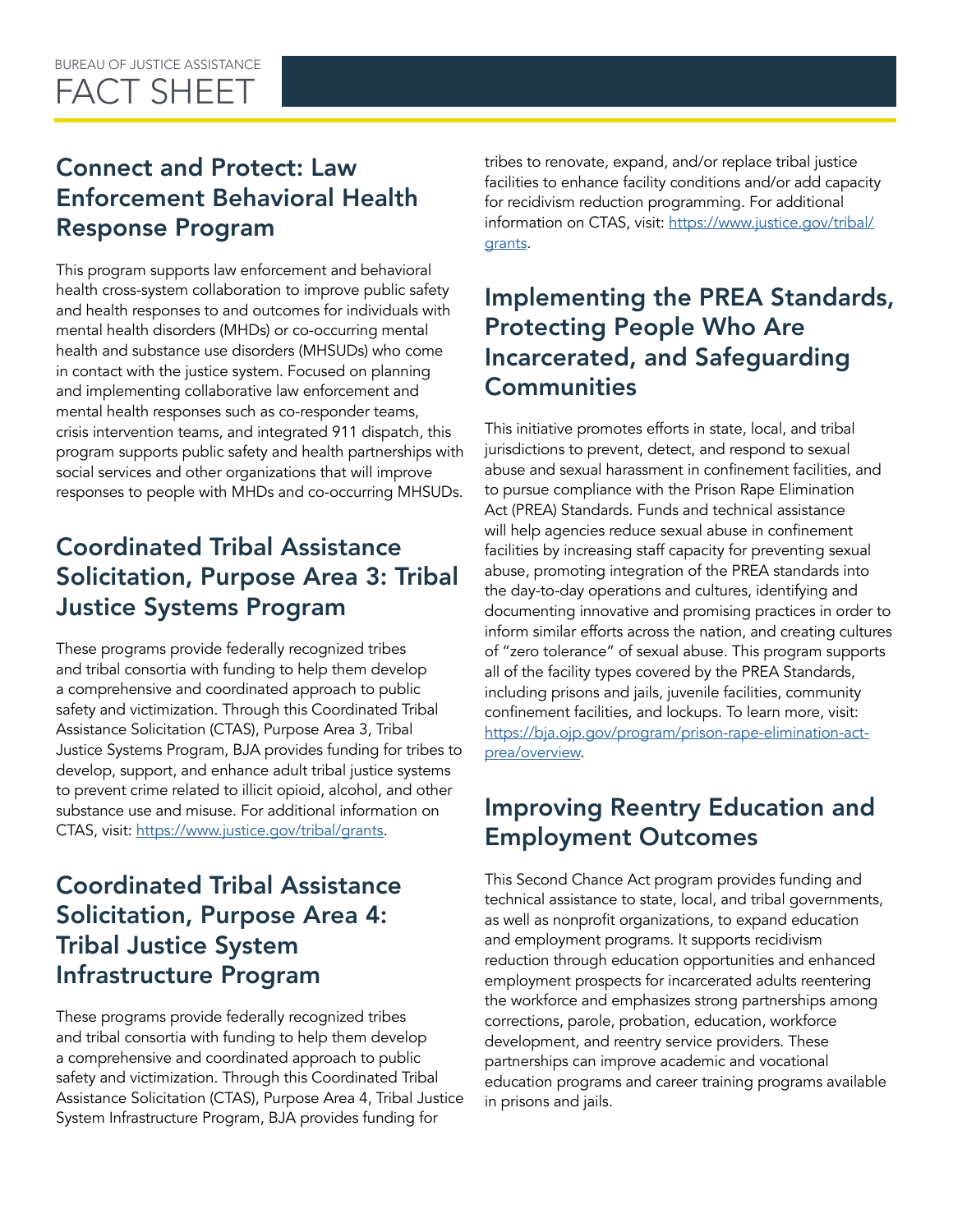## Improving Substance Use Disorder Treatment and Recovery Outcomes for Adults in Reentry

This Second Chance Act program provides grant funding and technical assistance to state, local, and tribal governments, as well as nonprofit organizations, to enhance their corrections systems' ability to address the substance use disorder (SUD) treatment needs of people, including parents of minor children and pregnant women, during incarceration and reentry in an effort to reduce recidivism and promote recovery. Funds can be used to implement or expand approaches that improve outcomes for adults with SUDs who are reentering communities following a period of incarceration. The expectation is that the corrections systems will screen all individuals detained or incarcerated to identify individuals with SUDs along with any co-occurring disorders. The corrections systems will then assess those that screen positive and apply the results to a comprehensive case management that supports substance use disorder treatment programming prerelease and continues post-release.

# Justice and Mental Health Collaboration Program

This program supports innovative cross-system collaboration to improve responses to and outcomes for individuals with mental health disorders (MHDs) or co-occurring mental health and substance use disorders who are in the justice system or reentering the community. The Justice and Mental Health Collaboration Program (JMHCP) also supports courts, prosecutors, and community supervision with training, technical assistance, and tools for the early identification of people with MHDs who may need behavioral health system interventions. Together with the Connect and Protect: Law Enforcement Behavioral Health Program, JMHCP promotes cross-discipline training for justice and treatment professionals and facilitates communication, collaboration, and the delivery of support services for people with behavioral health needs. To be eligible, states, tribes, and local governments must partner with their mental health authority. To learn more, visit: [https://bja.ojp.gov/program/justice-and-mental-health](https://bja.ojp.gov/program/justice-and-mental-health-collaboration-program-jmhcp/overview)[collaboration-program-jmhcp/overview](https://bja.ojp.gov/program/justice-and-mental-health-collaboration-program-jmhcp/overview).

## Justice Counts Implementation Program

This program envisions a more fair, effective, and efficient criminal justice system by providing policymakers with actionable data to make policy and budgetary decisions. Justice Counts helps agency leaders adopt the Justice Counts metrics, make the data available, and help policymakers use them. It has supported a broad coalition to reach consensus around a set of metrics for each part of the system—law enforcement, prosecution, defense, courts, jails, prison, and community supervision. States will develop a plan to engage agencies and localities, organize their data in the Justice Counts tool, and engage policymakers to use the data. For more information, visit: [https://bja.ojp.gov/](https://bja.ojp.gov/program/justice-counts/overview.) [program/justice-counts/overview.](https://bja.ojp.gov/program/justice-counts/overview.)

# Justice Reinvestment Initiative: Assessment and Coordination

This program funds states to apply the Justice Reinvestment approach to identify and respond to crime and other public safety problems, explore innovative and cost-saving strategies, and reinvest in strategies that can decrease crime and reduce recidivism. Sites use the five-step JRI process to address persistent or emerging crime and public safety problems or to remove the impediments to directly addressing them. This process helps build a jurisdiction's capacity to analyze, identify, and respond to the drivers of crime and then develop and implement innovative and research-based responses that address a range of criminal justice system problems. More information can be found at: [https://bja.ojp.gov/program/justice-reinvestment-initiative/](https://bja.ojp.gov/program/justice-reinvestment-initiative/overview) [overview.](https://bja.ojp.gov/program/justice-reinvestment-initiative/overview)

# Law Enforcement Congressional Badge of Bravery

Each year, BJA recognizes federal, state, local, and tribal law enforcement officers for their exceptional acts of bravery in the line of duty. The medals are awarded annually by the U.S. Attorney General and are presented by the recipients' Congressional representatives. To learn more, visit: [https://](https://bja.ojp.gov/program/badgeofbravery) [bja.ojp.gov/program/badgeofbravery.](https://bja.ojp.gov/program/badgeofbravery)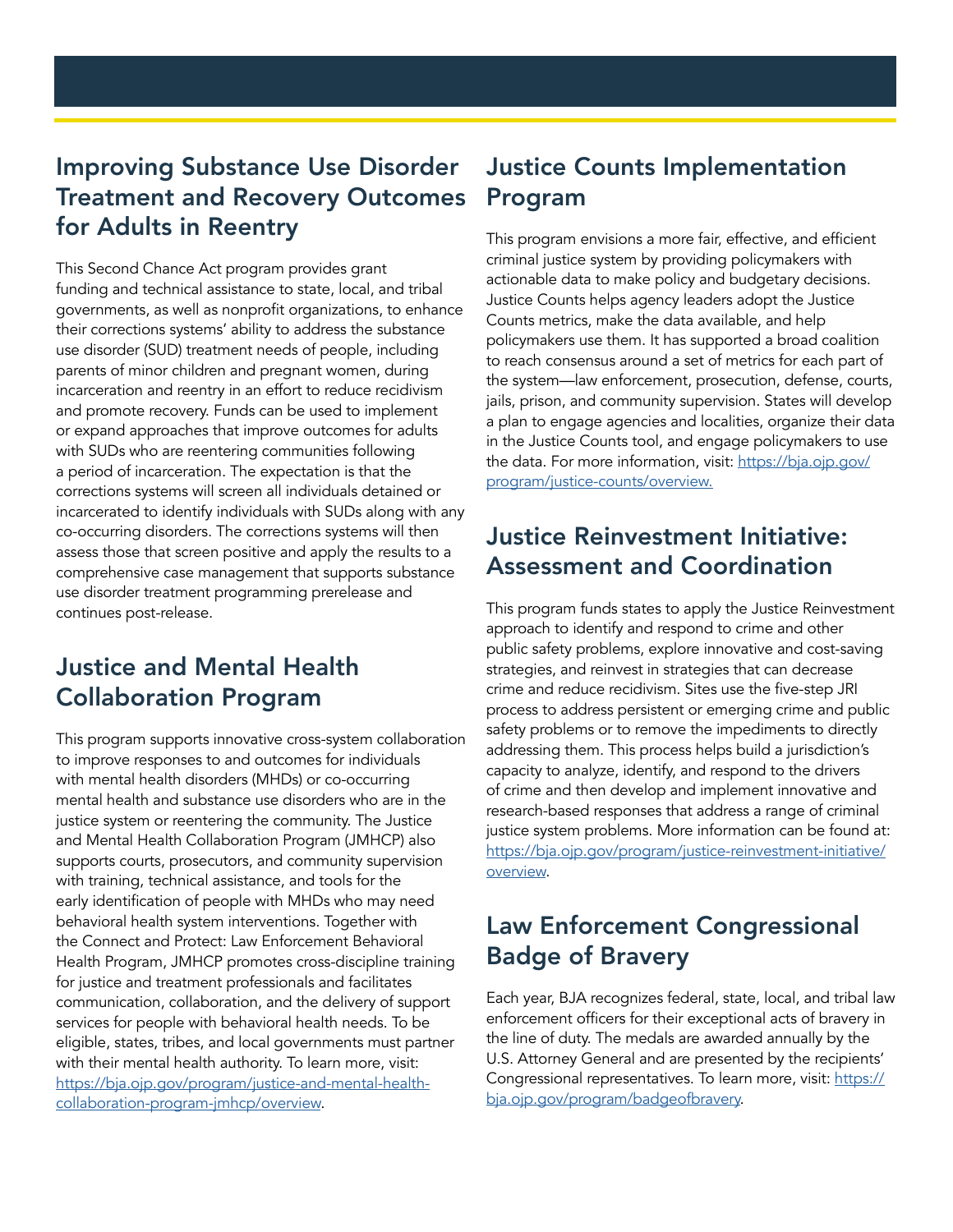# Patrick Leahy Bulletproof Vest Partnership Program

The purpose of this program is to reimburse states, counties, federally recognized tribes, cities, and local jurisdictions up to 50 percent of the cost of body armor vests purchased for law enforcement officers. Since 1999, over 13,000 jurisdictions have participated in the Patrick Leahy Bulletproof Vest Partnership (BVP) Program, with a total of \$522 million spent in federal funds for the purchase of over one million vests. From FY 2015 through FY 2020, protective vests were directly attributable to saving the lives of at least 224 law enforcement and corrections officers (based on data collected by the Office of Justice Programs). Thirty-eight of those vests were purchased, in part, with BVP funds. For more information, visit: [https://bja.ojp.gov/](https://bja.ojp.gov/program/patrick-leahy-bulletproof-vest-partnership-bvp-program/overview) [program/patrick-leahy-bulletproof-vest-partnership-bvp](https://bja.ojp.gov/program/patrick-leahy-bulletproof-vest-partnership-bvp-program/overview)[program/overview](https://bja.ojp.gov/program/patrick-leahy-bulletproof-vest-partnership-bvp-program/overview).

# Preventing Violence Against Law Enforcement Officers and Ensuring Officer Resilience and Survivability (VALOR) Initiative

This initiative seeks to improve the immediate and longterm safety, wellness, and resilience of our nation's law enforcement officers. Through a multifaceted approach that includes delivering no-cost training, conducting research, developing and providing resources, and establishing partnerships that benefit law enforcement officers, the initiative provides our law enforcement with innovative, useful, and valuable resources and skills. Greater detail is available at: [https://bja.ojp.gov/program/valor/overview.](https://bja.ojp.gov/program/valor/overview)

# Public Safety Officers' Benefits Program

This program provides death and education benefits to survivors of fallen law enforcement officers, firefighters, and other first responders and disability benefits to officers catastrophically injured in the line of duty. For more information, visit: <https://bja.ojp.gov/program/psob/about>.

# Public Safety Officer Medal of Valor

Every day, public safety officers risk their lives to protect America's citizens and communities. To honor that commitment, once a year, the President or Vice President awards this highest national honor to public safety officers who have exhibited exceptional courage. For more information, visit: <https://bja.ojp.gov/program/medalofvalor>.

# Residential Substance Abuse Treatment for State Prisoners Program

This program assists states with developing and implementing residential substance use disorder (SUD) treatment within state and local correctional and detention facilities in which persons are incarcerated for a period of time sufficient to permit SUD treatment. It encourages the establishment and maintenance of drug-free prisons and jails and developing and implementing specialized residential SUD treatment for individuals with co-occurring mental health and substance use disorders or challenges. The program also encourages the inclusion of medicationassisted treatment as part of any SUD treatment protocol. Further information is available at: [https://bja.ojp.gov/](https://bja.ojp.gov/program/residential-substance-abuse-treatment-state-prisoners-rsat-program/overview) [program/residential-substance-abuse-treatment-state](https://bja.ojp.gov/program/residential-substance-abuse-treatment-state-prisoners-rsat-program/overview)[prisoners-rsat-program/overview](https://bja.ojp.gov/program/residential-substance-abuse-treatment-state-prisoners-rsat-program/overview).

# Second Chance Act Community-Based Reentry Program

This program provides funding and technical assistance to nonprofit organizations and Indian tribes to partner with correctional agencies to provide critical transitional services as adults return from incarceration back into the community. This program supports implementation and expansion of reentry programs that include mentoring, coordinated supervision and health services, family services, and/or training staff on reentry and victims' issues. Partnerships with parole, probation, and correctional agencies are critical to meet the needs of individuals at medium to high risk to reoffend by screening, assessing, and identifying them for program participation prerelease and ensuring individualized case plans, which may include cognitive behavioral programming, are in place to support them.